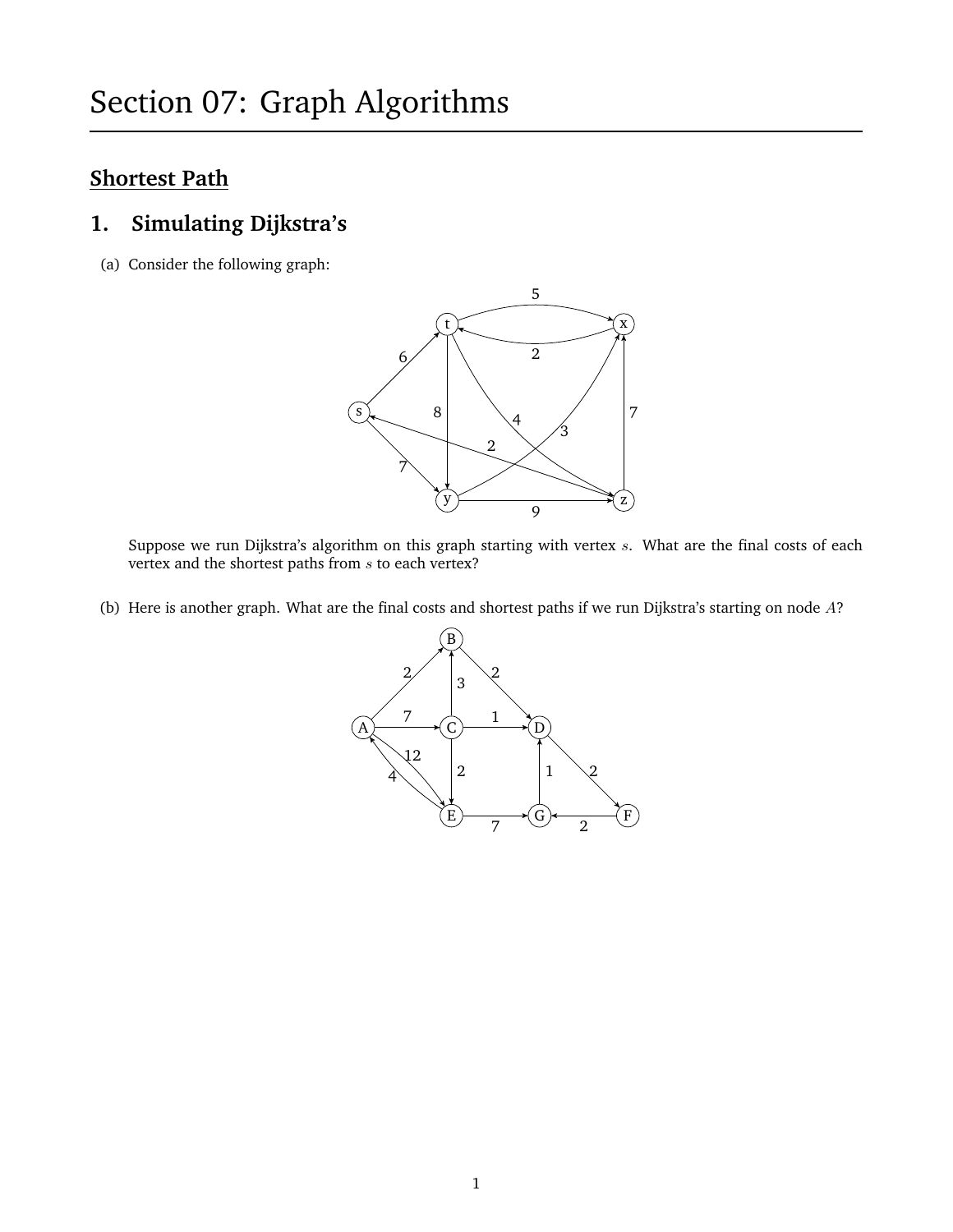(c) Suppose that you are at **a** and you are planning your escape from a bunch of hungry velociraptors (edge weights represent the expected number of velociraptors you will meet on this path). Run Dijkstra's Algorithm to find the **lengths** of the shortest paths (fewest number of velociraptors met) from **a** to each of the other vertices. Remember to store the path variable and list the order vertices are added to the known set. **What's the order added to known set:**

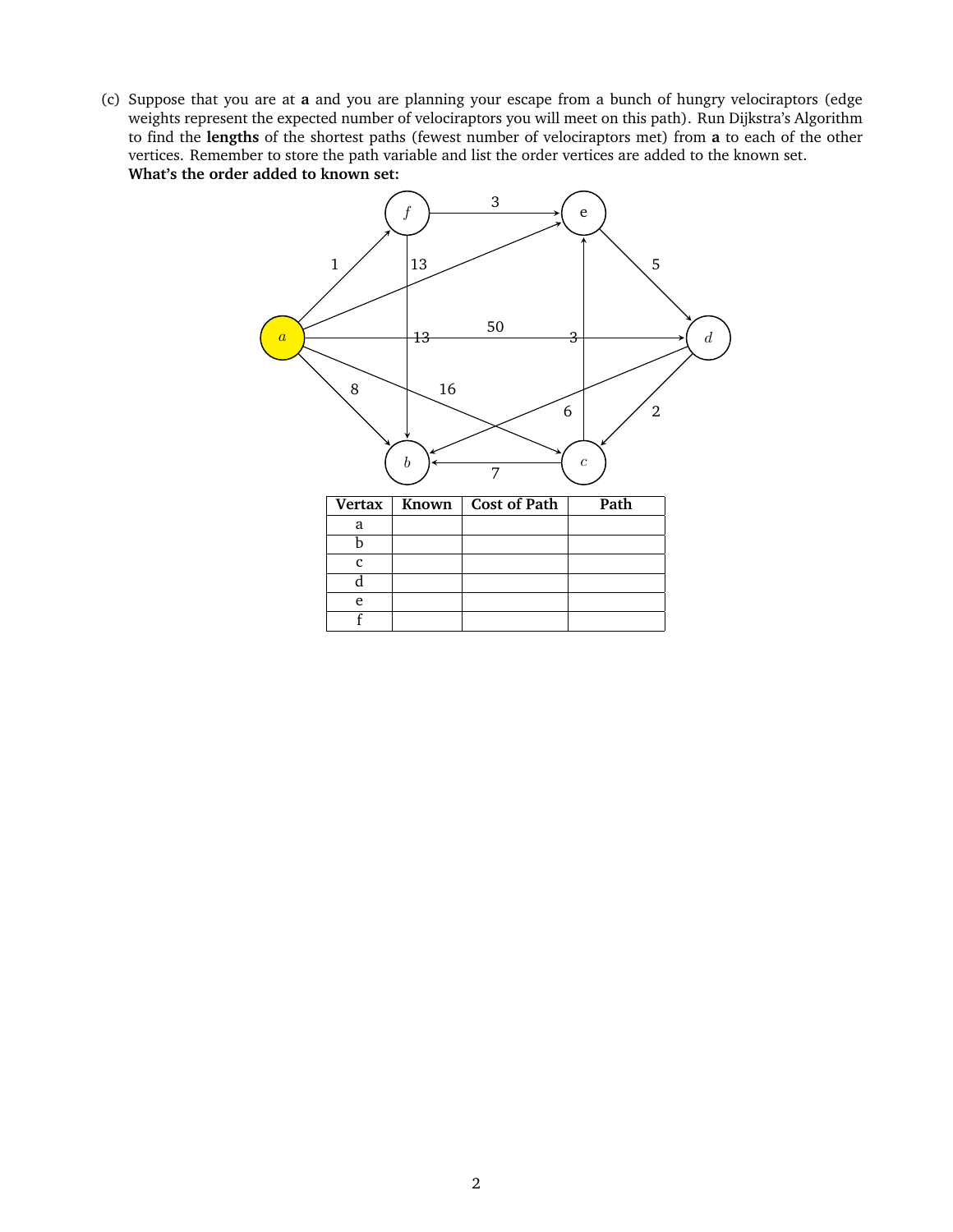# **A\* search**

For the graph below, let  $h(u, v)$  be the value returned by the heuristic for any nodes u and v.



(a) Given the weights and heuristic values for the graph above, what path would  $A^*$  search return, starting from A and with  $G$  as a goal?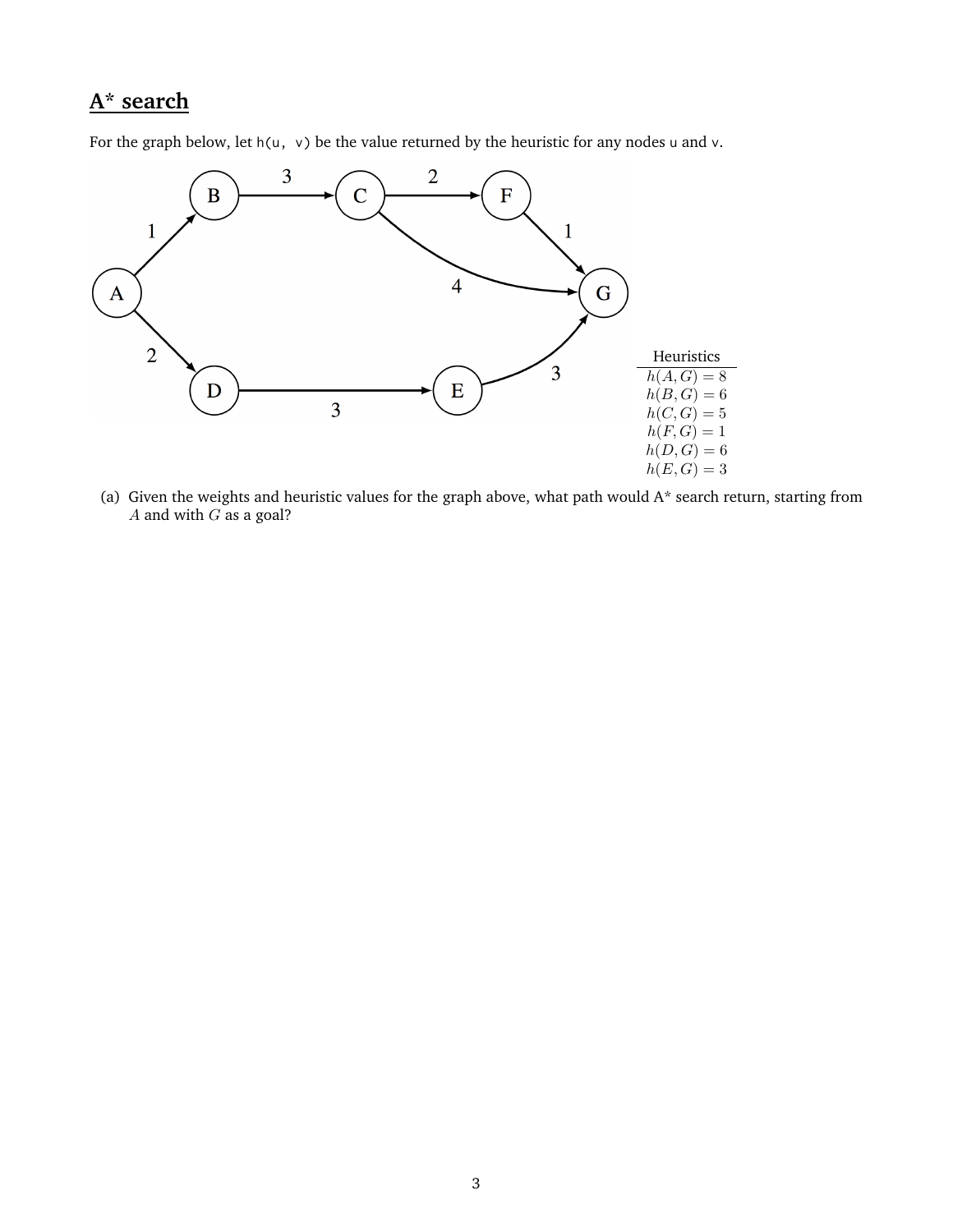# **Minimum Spanning Trees**

Consider the following graph:



- (a) What happens if we run Prim's algorithm starting on node A? What are the final costs and edges selected? Give the set of edges in the resulting MST.
- (b) What happens if we run Prim's algorithm starting on node  $E$ ? What are the final cost and edges selected? Give the set of edges in the resulting MST.
- (c) What happens if we run Prim's algorithm starting on *any* node? What are the final costs and edges selected? Give the set of edges in the resulting MST.
- (d) What happens if we run Kruskal's algorithm? Give the set of edges in the resulting MST.
- (e) Suppose we modify the graph above and add a heavier parallel edge between A and E, which would result in the graph shown below. Would your answers for above subparts (a, b, c, and d) be the same for this following graph as well?

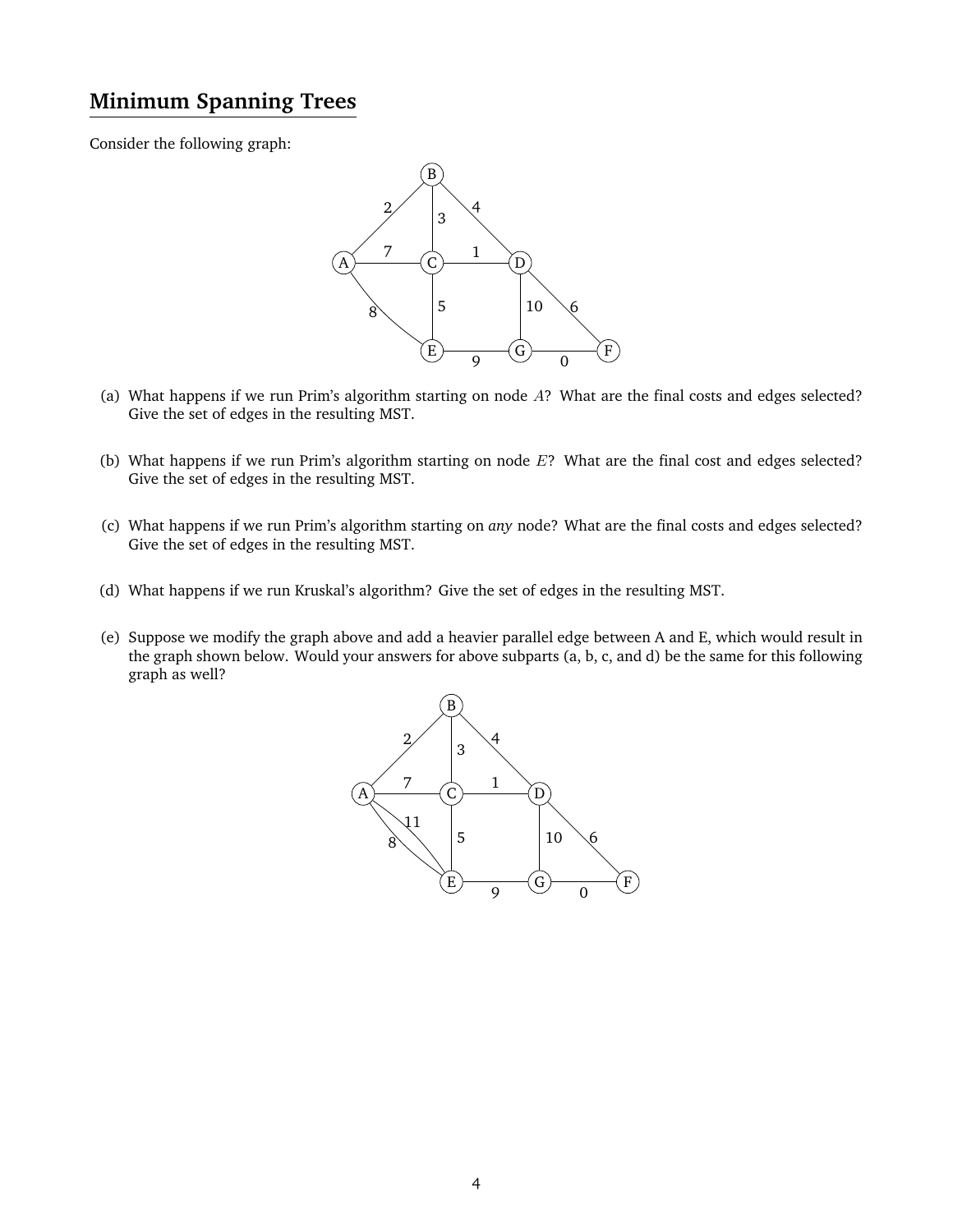#### **Minimum Spanning Tree**

### **2. MST conceptual questions**

Answer each of these true/false questions about minimum spanning trees.

- (a) A MST contains a cycle.
- (b) If we remove an edge from a MST, the resulting subgraph is still a MST.
- (c) If we add an edge to a MST, the resulting subgraph is still a MST.
- (d) If there are V vertices in a given graph, a MST of that graph contains  $|V| 1$  edges.

Answer these questions about Kruskal's algorithm.

(a) Execute Kruskal's algorithm on the following graph. Fill the table.



(b) In this graph there are 6 vertices and 11 edges, and the for loop in the code for Kruskal's runs 11 times, a few more times after the MST is found. How would you optimize the pseudocode so the for loop terminates early, as soon as a valid MST is found.

### **3. Prim's vs. Kruskal's**

Consider the following graph: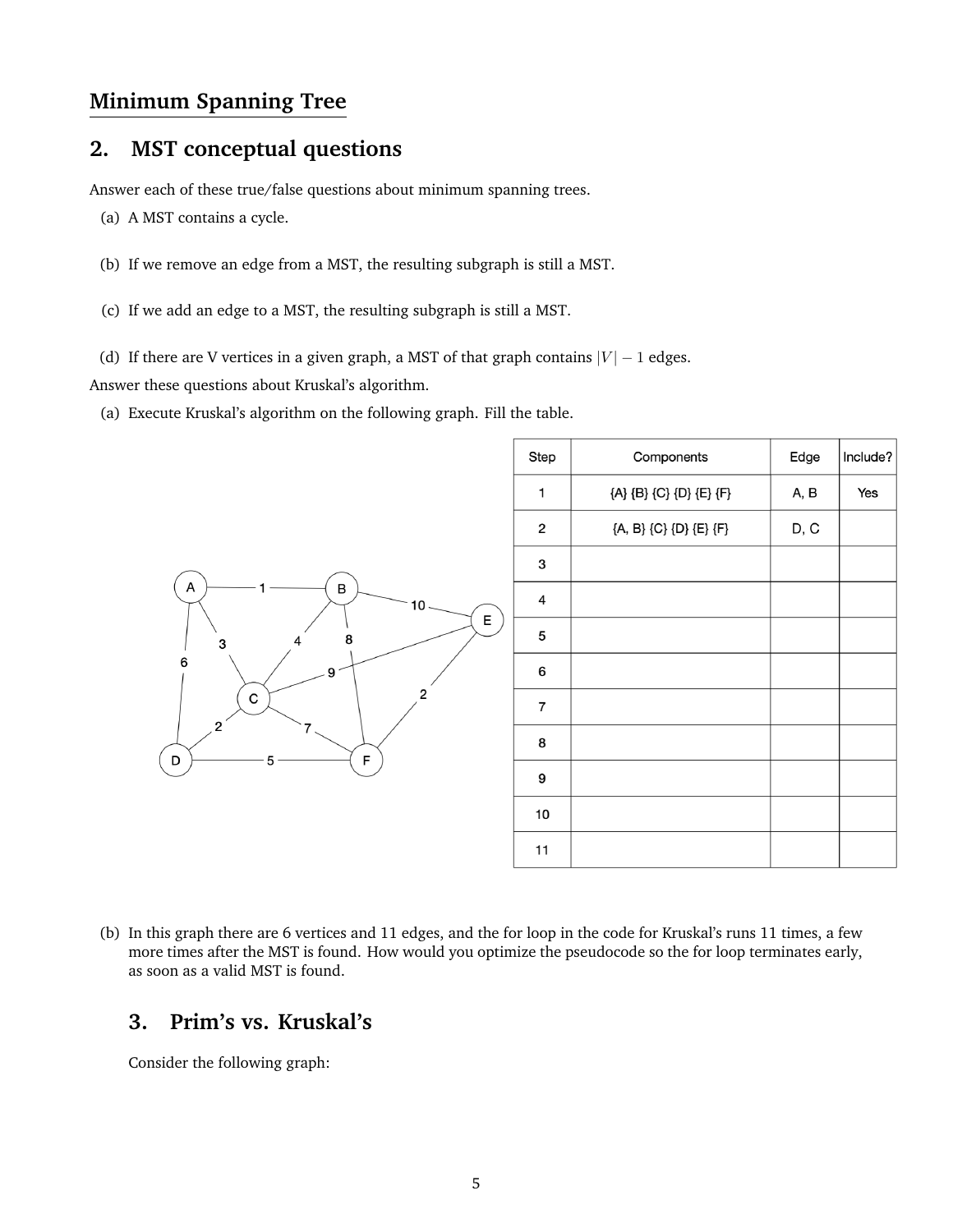

Find an MST of this graph using both Prim's and Kruskal's.

| ш |  |
|---|--|
|   |  |
|   |  |

| <b>Vertex</b> | Known | <b>Cost of Edge</b> |
|---------------|-------|---------------------|
| a             | True  | 0                   |
| h             | True  | $\infty$            |
| $\mathbf{c}$  | True  | $\infty$            |
| d             | True  | $\infty$            |
| e             | True  | $\infty$            |
| f             | True  | $\infty$            |
| g             | True  | $\infty$            |
| h             | True  | $\infty$            |
| i             | True  | $\infty$            |
|               | True  | $\infty$            |
| k             | True  | $\infty$            |
|               | True  | ₩                   |

Kruskal's:

## **4. Snow day!**

It's snowing at UW during finals week! The school administration can't cancel school, but there is only one plow. They create this graph to show how fast the plow can clear the paths between these buildings. However, after the plow clears a road it can move through it instantanteously.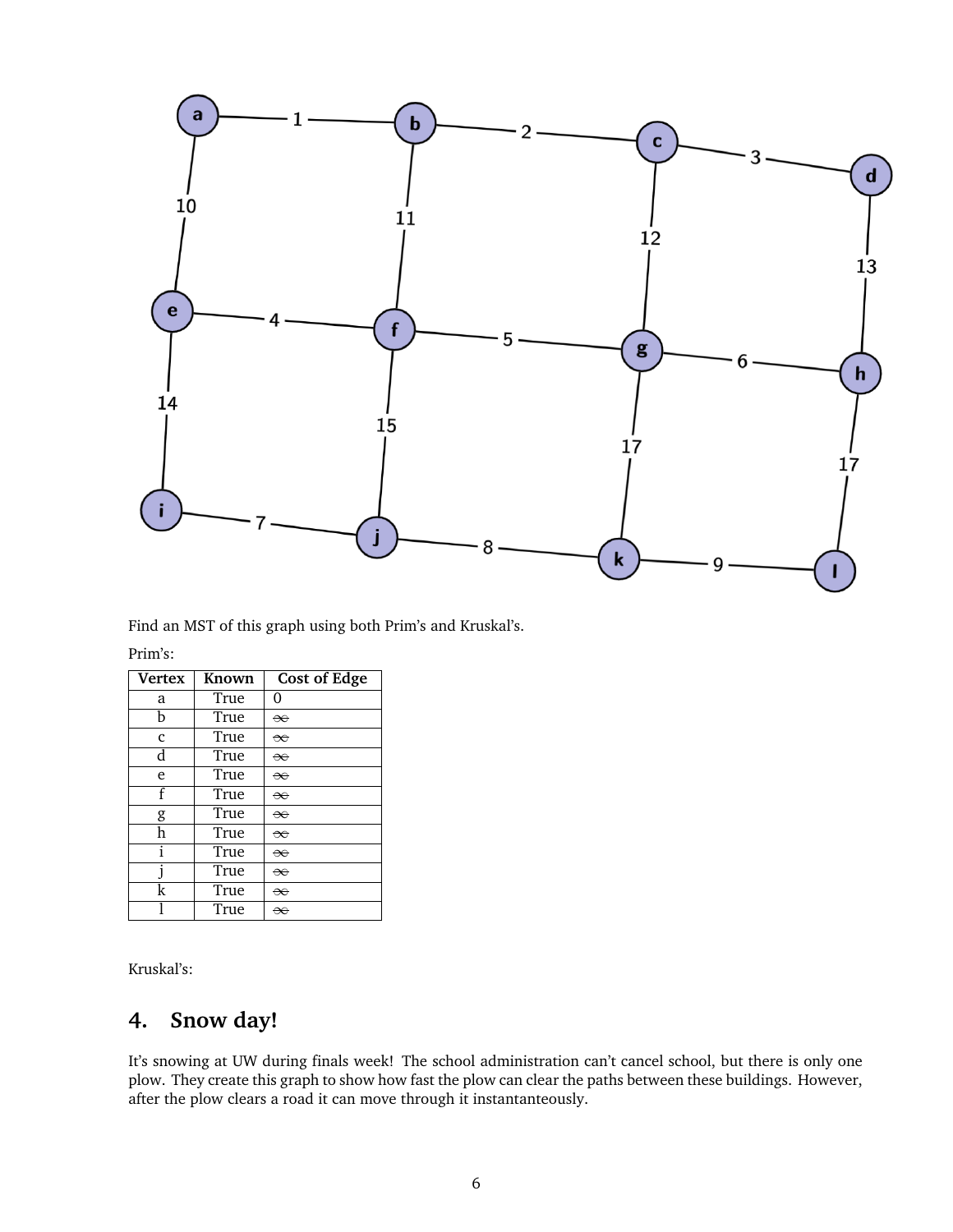

Classes start in half an hour. Is it possible to clear enough roads for students to have a route between each building before then?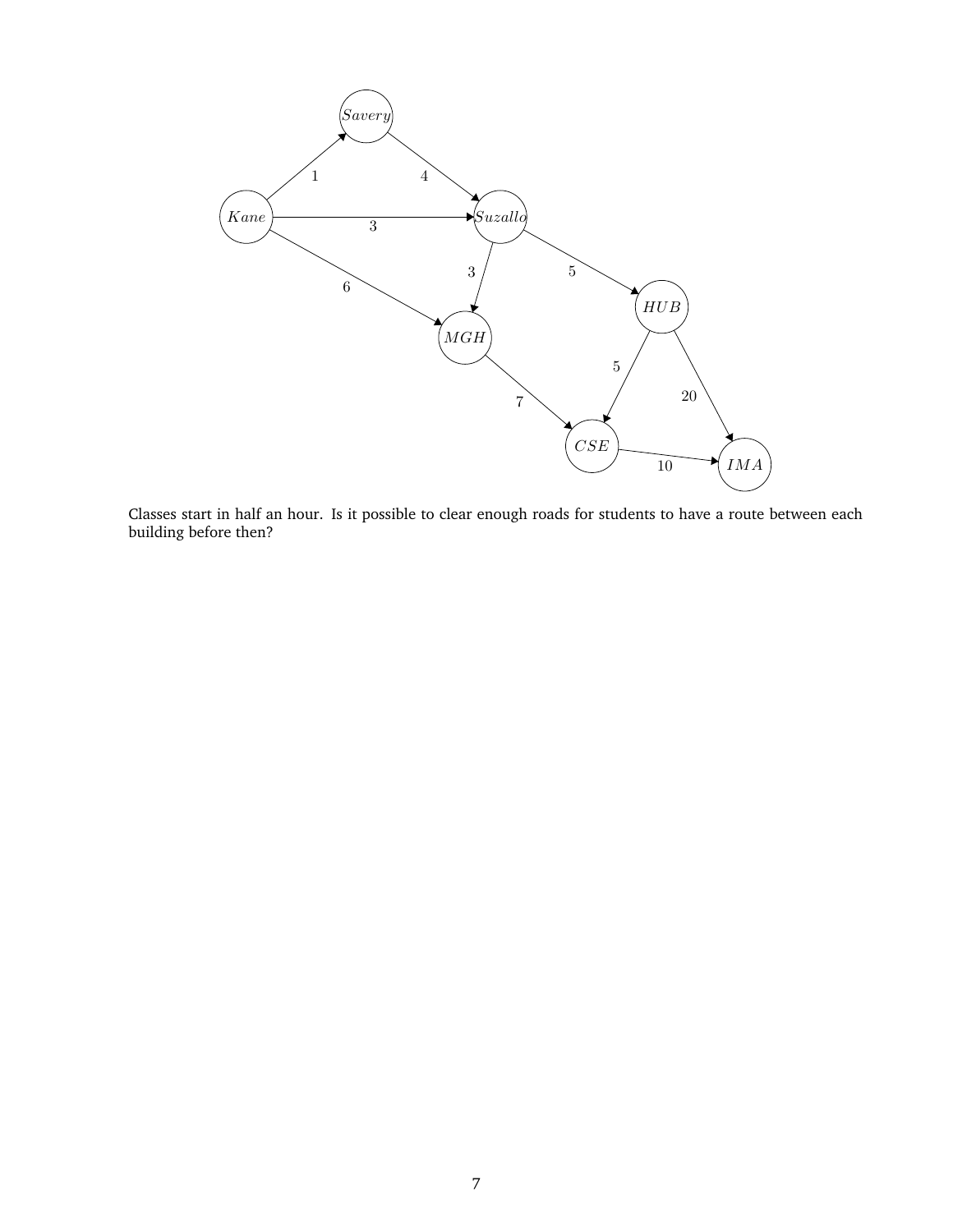# **Graph Modeling**

#### **5. DJ Kistra**

You've just landed your first big disk jockeying job as "DJ Kistra."

During your show you're playing "Shake It Off," and decide you want to slow things down with "Wildest Dreams." But you know that if you play two songs whose tempos differ by more than 10 beats per minute or if you play only a portion of a song, that the crowd will be very disappointed. Instead you'll need to find a list of songs to play to gradually get you to "Wildest Dreams." Your goal is to transition to "Wildest Dreams" as quickly as possible (in terms of seconds).

You have a list of all the songs you can play, their speeds in beats per minute, and the length of the songs in seconds.

- (a) Describe a graph you could construct to help you solve the problem. At the very least you'll want to mention what the vertices and edges are, and whether the edges are weighted or unweighted and directed or undirected.
- (b) Describe an algorithm to construct your graph from the previous part. You may assume your songs are stored in whatever data structure makes this part easiest. Assume you have access to a method makeEdge(v1, v2, w) which creates an edge from v1 to v2 of weight w.
- (c) Describe an algorithm you could run on the graph you just constructed to find the list of songs you can play to get to "Wildest Dreams" the fastest without disappointing the crowd.
- (d) What is the running time of your plan to find the list of songs? You should include the time it would take to construct your graph and to find the list of songs. Give a simplified big-O running time in terms of whatever variables you need.

#### **6. Snow Day**

After 4 snow days last year, UW has decided to improve its snow response plan. Instead of doing "late start" days, they want an "extended passing period" plan. The goal is to clear enough sidewalks that everyone can get from every classroom to every other **eventually** but not necessarily very quickly.

Unfortunately, UW has access to only one snowplow. Your goal is to determine which sidewalks to plow and whether it can be done in time for the first 8:30 AM lectures.

You have a map of campus, with each sidewalk labeled with the time it will take to plow to clear it.

- (a) Describe a graph that would help you solve this problem. You will probably want to mention at least what the vertices and edges are, whether the edges are weighted or unweighted, and directed or undirected.
- (b) What algorithm would you run on the graph to figure out which sidewalks to plow? Explain why the output of your algorithm will be able to produce a "extended passing period" plowing plan.
- (c) How can you tell whether the plow can actually clear all the sidewalks in time?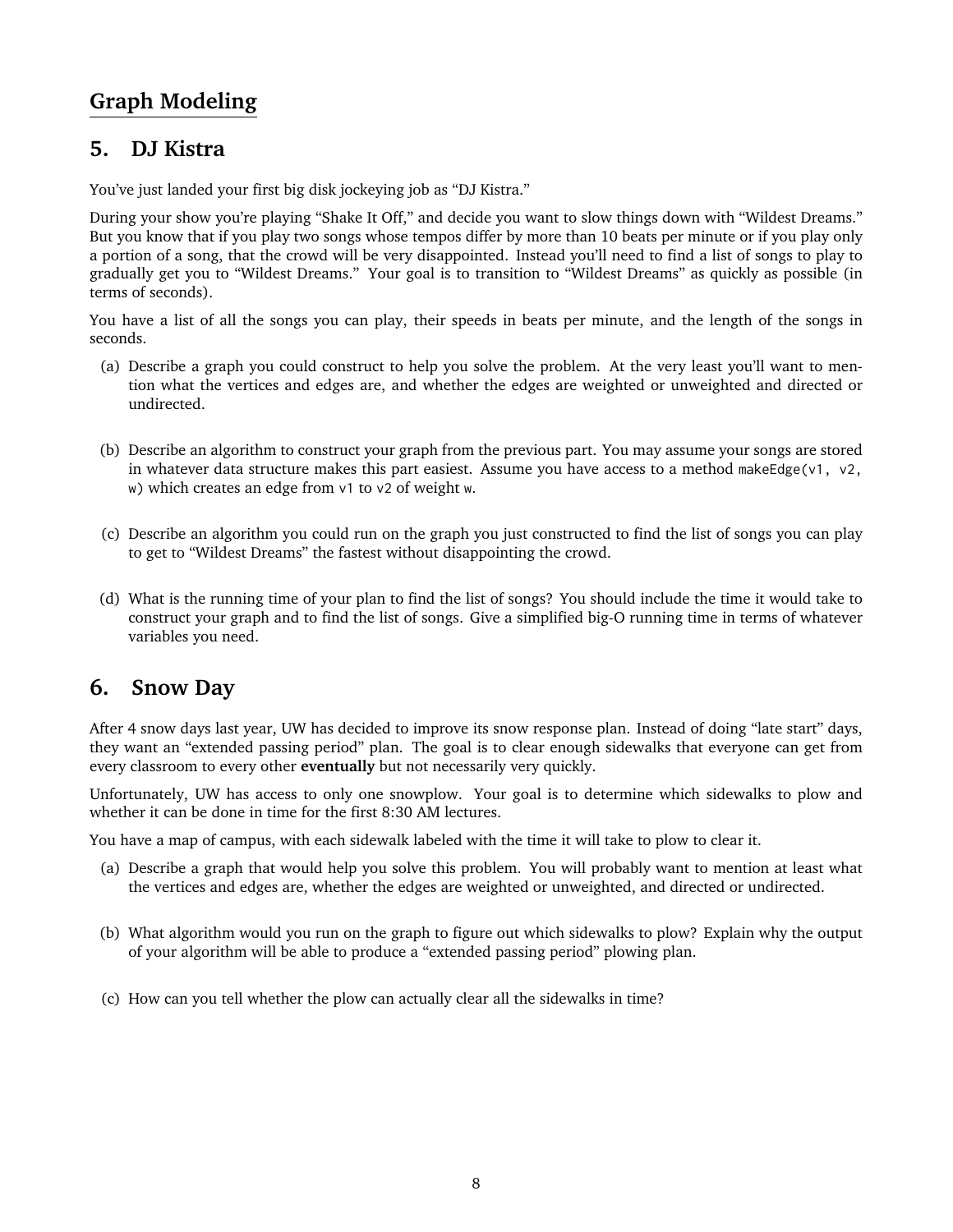## **7. Negative edge weights**

If you enjoy reading Pokémon jokes, you can read the flavor text to understand where the graph problem comes from. Otherwise, you can skip those parts and just read the formal statements.

**Flavor Text** You and your trusty Pikachu have made it halfway through Viridian Forest, but things have taken a turn for the worst. That last Weedle poisoned your Pikachu, and you're all out of antidotes.

In the Pokémon world, the poison doesn't do any damage as long as you stay *perfectly still*. But every time you take a step, the poison does a little bit of damage to your poor friend Pikachu.

Thanks to Bulbapedia $^1$  $^1$ , you know the exact map of Viridian Forest. Knowing that each step will cost your Pikachu exactly one of its precious hit points, you will need to find an efficient path through the forest.<sup>[2](#page-8-1)</sup>

**Formal Statement** In a video game you are playing, each step you take costs a character (Pikachu) one unit of health. You have a map of the level (Viridian Forest) – your goal is to reach the end of the level (marked on your map) while losing as little health as possible.

- (a) Describe a graph and an algorithm run on that graph to find the path through the forest to save as many of Pikachu's hit points as possible (i.e. the path with the fewest number of steps).
- (b) **Flavor Text** You run your algorithm and come to a devastating realization the edge of Viridian Forest is at least 25 steps away, and Pikachu has only 20 hit points left. If you just walk to the end of the forest, Pikachu will faint before reaching the next Pokémon Center. So you come up with a backup plan. Returning to Bulbapedia, you see there is a potion just a little bit out of the way of the fastest path.

Brock tells you he knows how to update your graph to find the best path now. He says he'll add a dummy vertex to the graph where the potion is and connect up the new vertex with a (directed) edge of length  $-20$ , to represent undoing the loss of 20 hit points.

**Formal Statement** You realize your character doesn't have enough health to make it to the edge of the forest. But you know there is a healing item (a "potion") somewhere in the forest, that will give you back 20 units of health.

A friend (Brock) suggests the following update: add a dummy vertex to the graph where the healing item is and connect up the new vertex with a (directed) edge of length −20, to represent undoing the loss of 20 hit points.



9 spots in Viridian Forest, the corresponding vertices before Brock's transformation and the same vertices after the transformation.

Tell Brock why his representation isn't quite going to work (hint: you can only use the potion once. What happens if the potion edge is part of a cycle?).

<span id="page-8-1"></span><span id="page-8-0"></span><sup>&</sup>lt;sup>1</sup>Like Wikipedia, but for Pokémon!

 $2$ Don't worry about running into wild Pokémon. For some reason you have a huge number of repels. Next time, maybe invest in full heals or potions instead.